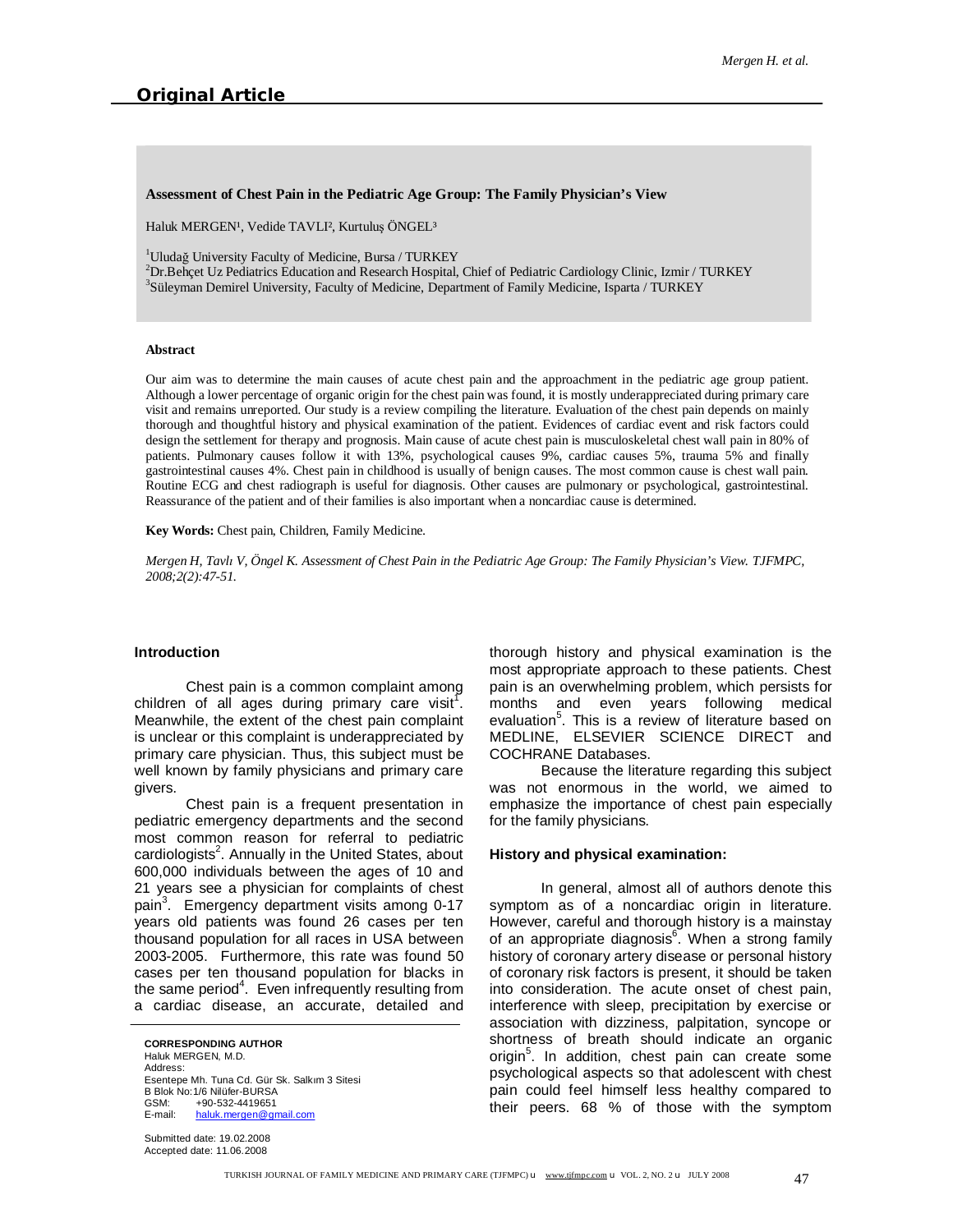associated their illness to heart disease and 44 % altered their behavior because of it<sup>7,8</sup>. It could be physically and emotionally distressing symptom.

The time course of the pain and localization has a good importance. Generally, it is localized on the left precordium with no radiation. No correlation has been found between duration of symptoms prior to the clinical study and persistence of chest pain at follow-up<sup>9</sup>. Physical signs like fever, respiratory distress, abnormal breath sounds, cardiac murmur, abnormal rhythm or heart sounds, and palpable subcutaneous air should be sought carefully $5$ . These findings frequently indicate a major problem. Therefore, the main goal is to exclude rare and life-threatening causes of chest pain. Immediate evaluation, treatment and subspecialty consultation is required<sup>10</sup>. Even though laboratory testing may be non-diagnostic, costly and burdensome to patient, chest radiograph and electrocardiogram continues to be valuable tools for the pediatric cardiologist in the evaluation of patients with heart murmurs or chest pain $^{11,12}$ .

## **General causes of chest pain in the pediatric age group:**

Chest pain rarely indicates a serious cardiac problem<sup>13-16</sup> (Table 1). Chest pain in younger age patients tends to have a higher percentage of organic disease whereas in adolescents, idiopathic or psychogenic<sup>5</sup>. Usually chest wall pain is also called musculoskeletal or costochondral pain which is observed in 80 % of the patients. The rest of the reasons are pulmonary in 13 %, psychological in 9 %, cardiac in 5 %, traumatic in 5 %, gastrointestinal in 4 % of cases<sup>17</sup> (Figure 1).



**Figure 1-** Overview of anatomic structures generating chest pain (thoracic cage itself, thoracic and abdominal organs) (Adapted from: Cava JR, Sayger PL. Chest pain in children and adolescents. Pediatr Clin N Am, 2004, 51:  $1555$ <sup>1</sup>

Kaden et al.<sup>8</sup> found that cardiac conditions constituted 12% of chest pain. In the study by Fyfe and Moodie <sup>18</sup>, cardiac etiology was found in only 6% of those suffering from chest pain.

# **Musculoskeletal origin:**

Idiopathic chest pain is generally of musculoskeletal origin. It tends to be self-limited 7,19-  $22$ . Slipping Rib Syndrome is also a cause of chest pain where inadequacy or rupture of the interchondral fibrous attachments of the anterior ribs allows the costal cartilage tips to sublux, impinging on the intercostal nerves $23,24$ . . Furthermore, precordial catch syndrome or Texidor's twinge, is characterized by a well-localized sharp pain on the precordium. Its duration lasts only seconds to minutes. The patient usually sits straight up in order to reduce pain and posture type is important $^{25}$ . Its etiology is unknown.

### **Pulmonary causes:**

The reported incidence of exercise-induced asthma in children with chest pain seems greater than expected<sup>26</sup>. Pain and respiratory symptoms relieve quickly with rest. Pneumonia can present with chest pain, respiratory symptoms and fever. Chest pain was presented in pneumothorax and pneumomediastinum too. In pneumothorax, the pain is unrelenting. In pneumomediastinum, chest pain is usually observed with often dysphagia and subcutaneous emphysema<sup>27</sup>. Within the pulmonary causes of chest pain, acute chest syndrome also should be thought in a sickle cell anemia patient<sup>28</sup>. Occasionally thoracic amebiasis is found as origin particularly in low socioeconomic conditions and low .<br>hygienic regions<sup>10</sup>.

## **Psychogenic and idiopathic origins:**

Most chest pain in the young is of psychological origin. In a study of 408 patients addressed to the Emergency Department with a complaint of chest pain, fatigue, dizziness and hyperventilation, depression was found the main cause in 4.2 % of  $p$ atients $^{29,30}$ . . In addition, anxiety, conversion disorder was found as psychiatric origin. There is a powerful cross-sectional relationship between psychiatric disorder and exertional chest pain<sup>31</sup>.

### **Cardiac diseases as a cause:**

Chest pain referable to the cardiovascular system is generally caused by congenital heart diseases. Also Kawasaki and Marfan syndromes, supraventricular tachycardia, syncope, left ventricular outflow obstruction, hypertrophic cardiomyopathy, aortic stenosis, anomalous coronary arteries, prolonged QT syndrome, pericarditis, myocarditis, rheumatic fever and endocarditis should be reviewed among the acquired causes<sup>33-5</sup>. Hypertrophic cardiomyopathy is a sudden death cause. Any pathologic murmur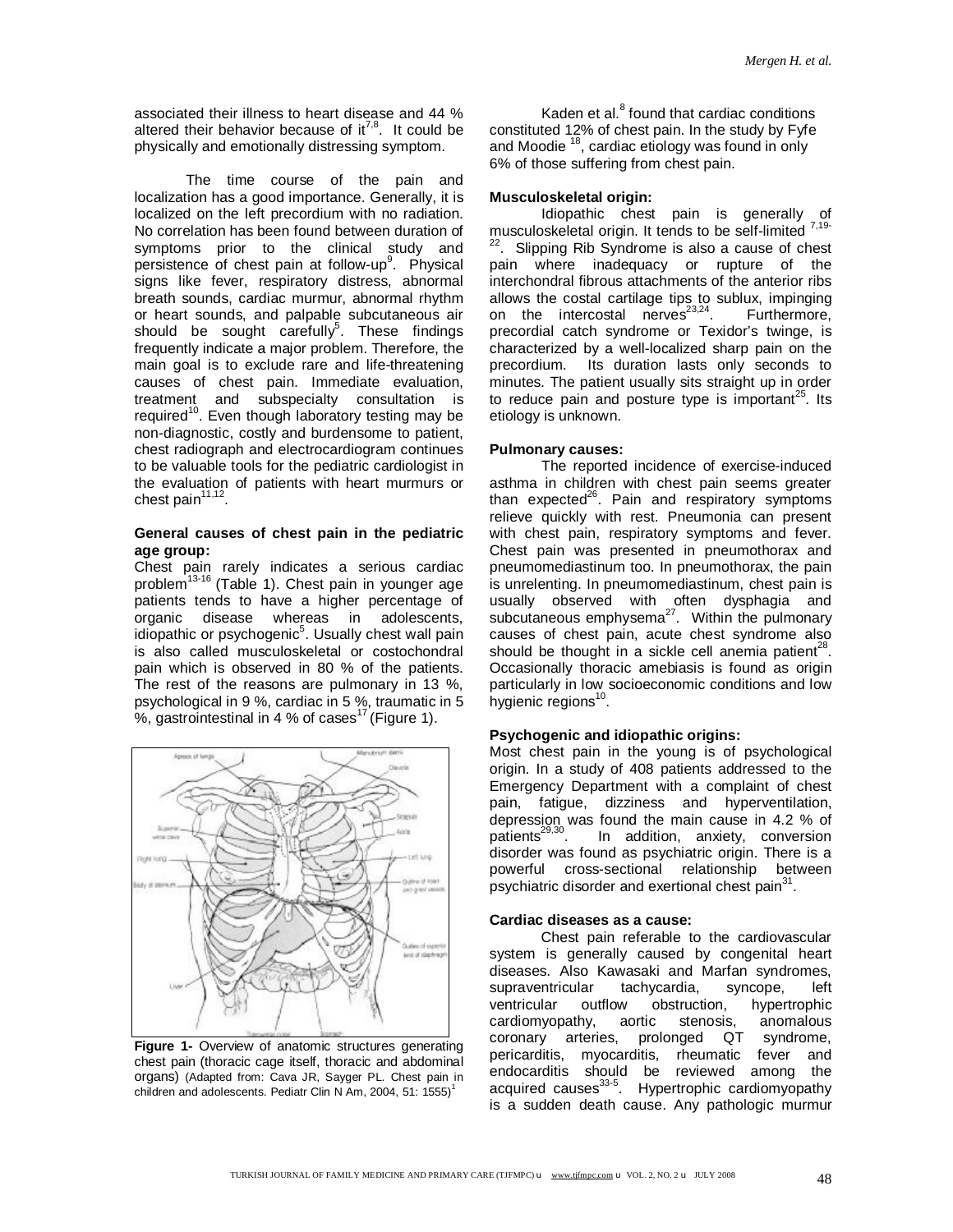found in the evaluation of chest pain needs referral. Kaden et al.<sup>8</sup> found supraventricular tachycardia to be the most frequent reason for chest pain. Coronary vasospasm and ischemic diseases were usually occurred in adolescent age group. Pain property is crushing, diffuse and unrelenting. Diaphoresis, nausea, dyspnea, and syncope could occur too<sup>36-37</sup>. In Kawasaki disease, coronary artery aneurysms occurring in the inflammatory phase of the disease, reduce the laminar flow through within them because of thrombosis and could cause myocardial ischemia $^1$ . Pericarditis presents with fevers and a friction rub in most cases. Myocarditis has always an associated tachycardia and usually a gallop rhythm. A preceding viral illness must be a clue for the family physician to suspect of these two diseases. A recent history of trauma may exist in some patients with pericarditis $1$ . Sympathomimetic drug use including ephedrine exposure, marijuana and cocain misuse may also cause chest pain by decreasing myocardial perfusion<sup>38,39</sup>.

**Table 1-** Differential diagnosis of Chest Pain in Pediatric Patients<sup>32</sup> (adapted from Bernstein D. Chp.422, History and physical examination, Section 2-Evaluation of the Cardiovascular System, Part XIX-The Cardiovascular system. In: Nelson Textbook of Pediatrics, 18<sup>th</sup> edition, Saunders Elsevier, Philadelphia, 2007, p.1858)

| <b>MUSCULOSKELETAL (Common)</b>            |
|--------------------------------------------|
| Trauma (accidental, abuse)                 |
| Exercise, overuse injury (stain, bursitis) |
| Costochondritis (Tietze syndrome)          |
| Herpes Zoster (cutaneous)                  |
| Pleurodynia                                |
| <b>Fibrositis</b>                          |
| Slipping rib                               |
| Sickle cell anemia vaso-occlusive crisis   |
| Osteomyelitis (rare)                       |
| Primary or metastatic tumor (rare)         |
| <b>PULMONARY (Common)</b>                  |
| Pneumonia                                  |
| Pleurisy                                   |
| Asthma                                     |
| Chronic cough                              |
| Pneumothorax                               |
| Infarction (sickle cell anemia)            |
| Foreign body                               |
| Embolism (rare)                            |
| Pulmonary hypertension (rare)              |
| Tumor (rare)                               |
| <b>Bronchiectasis</b>                      |
| <b>IDIOPATHIC (Common)</b>                 |
| Anxiety, hyperventilation                  |
| Panic disorder, psychogenic                |
| Precordial catch syndrome                  |
| <b>CARDIAC (Less Common)</b>               |
| Pericarditis                               |
| Postpericardiotomy syndrome                |
| Endocarditis                               |
| Cardiomyopathy                             |
| Mitral valve prolapse                      |
| Aortic or subaortic stenosis               |
| Arrhvtmias                                 |

| Marfan syndrome (dissecting aortic aneurysm) |
|----------------------------------------------|
| Kawasaki disease                             |
| Cocaine, sympathomimetic ingestion           |
| Angina (familial hypercholesterolemia,       |
| anomalous coronary artery)                   |
| Connective tissue disorders                  |
| <b>GASTROINTESTINAL (Less Common)</b>        |
| Esophagitis (gastroesophageal reflux,        |
| infectious, pill)                            |
| Gastritis                                    |
| Esophageal foreign body                      |
| Esophageal spasm                             |
| Cholecystitis                                |
| Subdiagraphmatic abscess                     |
| Perihepatitis (Fitz-Hugh-Curtis syndrome)    |
| Peptic ulcer disease                         |
| <b>OTHER (Less Common)</b>                   |
| Spinal cord or nerve root compression        |
| Breast-related pathologic condition          |
| Castleman disease (lymph node neoplasm)      |

## **Gastrointestinal causes:**

Infrequently gastrointestinal disorders trigger the chest pain. Gastroesophageal reflux (GER) disease is a major problem<sup>40,41</sup>. Chest pain due to acute constipation could occur too $42$ . Other chest pain causes include coin ingestion and trauma. Sabri et al.<sup>43</sup> denoted that epigastric tenderness was a key point which had differentiated the cardiac and non-cardiac chest pain origin and reduced unnecessary cardiac work-up.

# **Laboratory:**

Routine ECG and chest radiographs are still main cost-effective procedures to determine a cardiac cause<sup>33</sup>. Very few pediatric patients with the symptom of chest pain will be found to have a cardiac disease. Troponin T, Troponin I, creatinine phosphokinase may be useful markers in the differentiation of musculoskeletal pain from angina pectoris<sup>44-8</sup>.

# **Approach to family:**

Once the noncardiac cause of pain is determined, the child and his family should be assured that the underlying problem is not serious. Occasionally psychotherapy may be indicated<sup>49</sup>. Although the front-line pediatrician or family medicine specialist may strongly suspect that the chest pain has little or no significance, reassurance by a pediatric cardiologist is frequently helpful to the child and the family<sup>10, 4</sup> .

## **CONCLUSION:**

Chest pain in the paediatric age group frequently originates from benign causes. Mostly it results from exertional musculoskeletal chest wall pain. Routine ECGs and chest radiographs should be implemented to distinguish the cardiac cause. Otherwise, a pulmonary or psychological origin can be thought. A long-term, trusting relationship with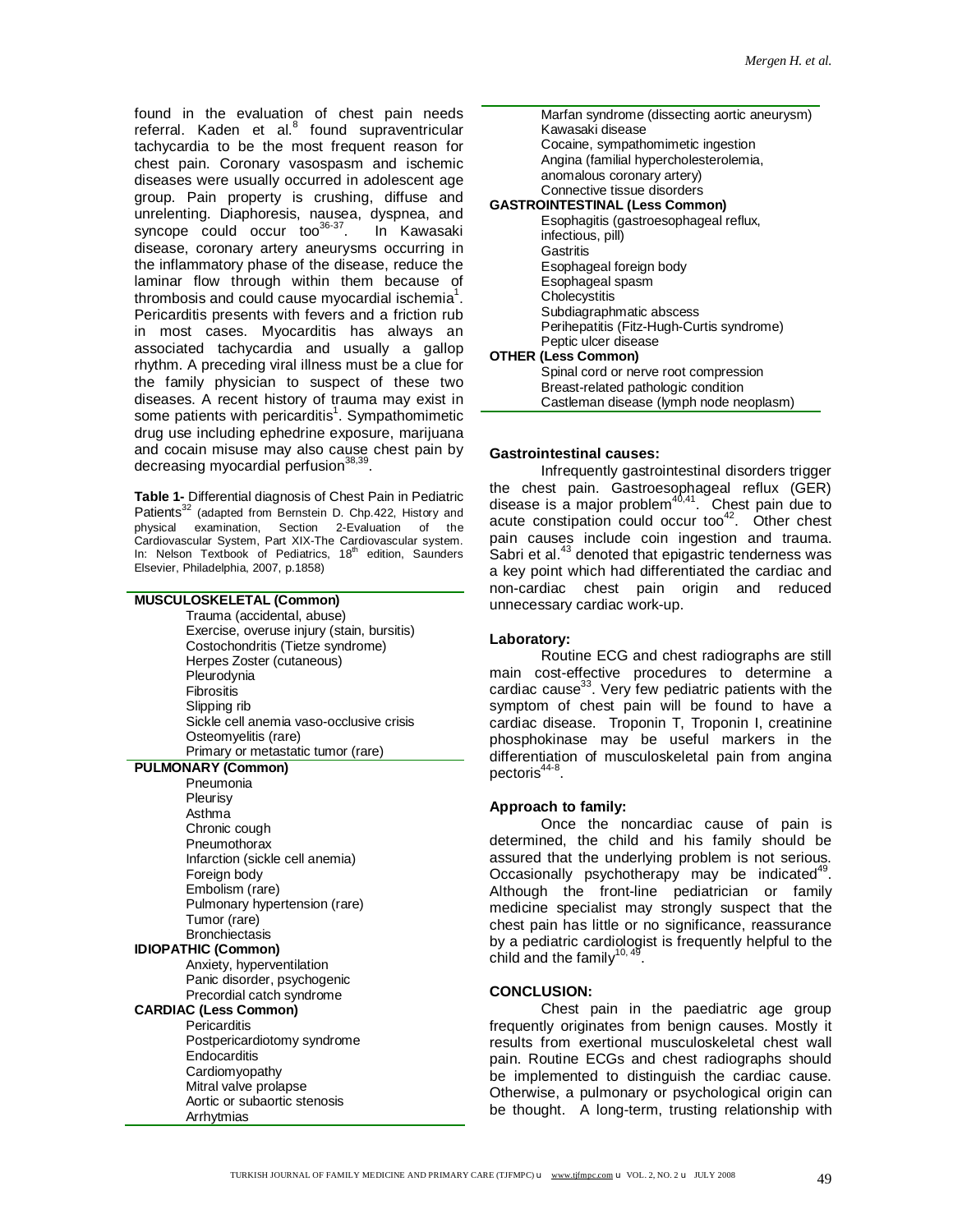the patient and their families is needed to reassure them and allow symptoms to resolve.

### **REFERENCES:**

1-Cava JR, Sayger PL. Chest pain in children and adolescents. Pediatr Clin N Am, 2004, 51: 1553–1568.

2-Lipsitz JD, Masia C, Apfel H, Marans Z, Gur M, Dent H, Fyer AJ. Noncardiac chest pain and psychopathology in children and adolescents. Journal of Psychosomatic Research, 2005, 59: 185– 188.

3-NAMCS: National Center for Health Statistics. Public use file documentation.Hyattsville (Md)7 National Hospital Ambulatory Medical Care Survey, 1998.

4-NCHS: Health Data for All Ages. National center for Health Statistics. US Department of Health and Human Services.

<http://209.217.72.34/HDAA/TableViewer/tableView.aspx>

5-Selbst SM. Consultation with the specialist. Chest pain in children. Pediatr Rev. 1997; 18(5):169-73.

6-Talner NS, Carboni MP. Chest pain in the adolescent and young adult. Cardiol Rev. 2000; 8(1):49-56.

7-Evangelista JA, Parsons M, Renneburg AK. Chest pain in children: diagnosis through history and physical examination. J Pediatr Health Care. 2000; 14(1):3-8.

8-Kaden GG, Shenker IR, Gootman N. Chest pain in adolescents. J Adolesc Health. 1991; 12(3):251-5.

9-Flynn PA, Engle MA, Ehlers KH. Cardiac issues in the pediatric emergency room. Pediatr Clin North Am. 1992; 39(5):955-86.

10-Shamsuzzaman SM, Hashiguchi Y. Thoracic amebiasis. Clin Chest Med., 2002; 23(2):479-92.

11-Swenson JM, Fischer DR, Miller SA, Boyle GJ, Ettedgui JA, Beerman LB. Are chest radiographs and electrocardiograms still valuable in evaluating new pediatric patients with heart murmurs or chest pain? Pediatrics. 1997; 99(1):1-3.

12-Sharkey AM, Clark BJ. Common complaints with cardiac implications in children. Pediatr Clin North Am. 1991; 38(3):657-66.

13-Driscoll DJ, Glicklich LB, Gallen WJ. Chest pain in children: a prospective study. Pediatrics. 1976;57: 648- 51.

14- Lababidi Z, Wankum J. Pediatric idiopathic chest pain. Mo Med. 1983;80: 306-8.

15-Tunaoğlu FS, Olguntürk R, Akçabay S, Oğuz D, Gücüyener K. Chest pain in children referred to a cardiology clinic. Pediatr cardiol 1995; 16: 69-72.

16-Pantell RH, Goodman BW: Adolescent chest pain: a prospective study. Pediatrics 1983; 71: 881-87.

17-Massin MM, Bourguignont A, Coremans C, Comte L, Lepage P, Gerard P. Chest pain in pediatric patients presenting to an emergency department or to a cardiac clinic. Clin Pediatr (Phila). 304; 43(3):41-8.

18-Fyfe DA, Moodie DS. Chest pain in pediatric patients presenting to a cardiac clinic. Clin Pediatr1984;23(6):321 – 4.

19-Gutgesell HP, Barst RJ, Humes RA, Franklin WH, Shaddy RE. Common cardiovascular problems in the young: Part I. Murmurs, chest pain, syncope and irregular rhythms. Am Fam Physician. 1997; 56(7):1825-30.

20-Leung AK, Robson WL, Cho H.Chest pain in children. Can Fam Physician. 1996; 42:1156-60, 1163-4.

21-Svavarsdottir AE, Jonasson MR, Gudmundsson GH, Fjeldsted K. Chest pain in family practice. Diagnosis and long-term outcome in a community setting. Can Fam Physician. 1996 Jun; 42:1122-8. Erratum in: Can Fam Physician 1996; 42:1672.

22-Fyfe DA, Moodie DS. Chest pain in pediatric patients presenting to a cardiac clinic. Clin Pediatr (Phila). 1984 Jun; 23(6):321-4.

23-Taubman B, Vetter VL. Slipping rib syndrome as a cause of chest pain in children. Clin Pediatr (Phila). 1996; 35(8):403-5.

24-Saltzman DA, Schmitz ML, Smith SD, Wagner CW, Jackson RJ, Harp S. The slipping chest syndrome in children. Paediatr Anaesth. 2001; 11(6):740-3.

25-Gumbiner CH. Precordial catch syndrome. South Med  $J 2003;96(1):38 - 41.$ 

26-Wiens L, Sabath R, Ewing L, Gowdamarajan R, Portnoy J, Scagliotti D. Chest pain in otherwise healthy children and adolescents is frequently caused by exerciseinduced asthma. Pediatrics. 1992; 90(3):350-3.

27-Miura H, Taira O, Hiraguri S, Ohtani K, Kato H. Clinical features of medical pneumomediastinum.Ann Thorac Cardiovasc Surg 2003;9(3):188– 91.

28-Kocis KC. Chest pain in pediatrics. Pediatr Clin North Am. 1999; 46(2):189-203.

29-Porter SC, Fein JA, Ginsburg KR. Depression screening in adolescents with somatic complaints presenting to the emergency department. Ann Emerg Med. 1997 Jan; 29(1):141-5.

30-Fukushige J, Tsuchihashi K, Harada T, Ueda K. Chest pain in pediatric patients. Acta Paediatr Jpn. 1988;30: 604- 7.

31-Hotopf M, Mayou R, Wadsworth M, Wessely S. Psychosocial and developmental antecedents of chest pain in young adults. Psychosom Med. 1999; 61(6):861-7.

32-Bernstein D. Part XIX-The Cardiovascular system, Section 2 – Evaluation of the Cardiovascular System-Chp.422. History and physical examination, In: Nelson Textbook of Pediatrics, 18th edition, Eds: Behrman RE,